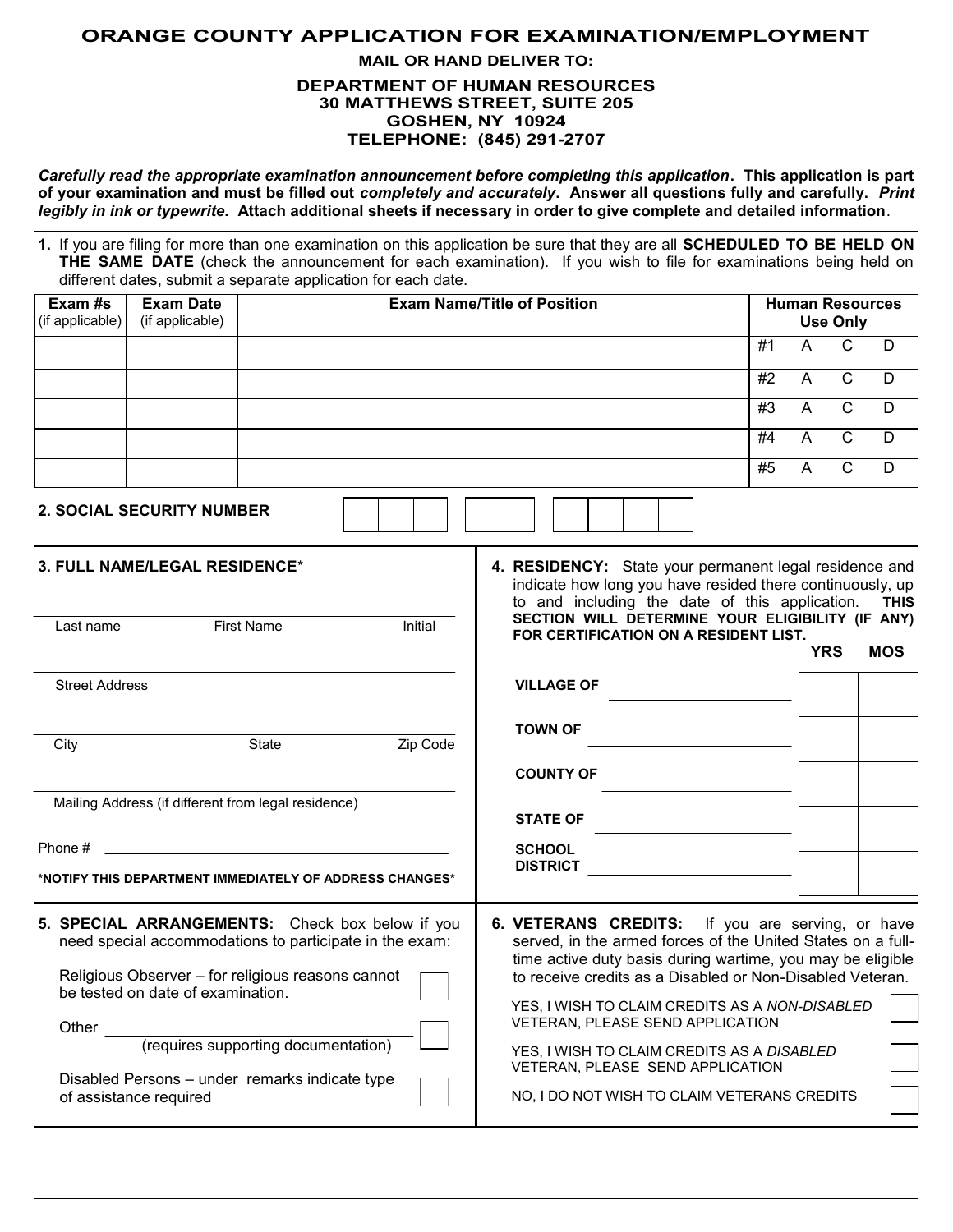| 8. CHECK APPROPRIATE BOX TO RIGHT OF EACH QUESTION                                                                                               | <b>YES NO</b> |
|--------------------------------------------------------------------------------------------------------------------------------------------------|---------------|
| A. Were you ever dismissed or discharged from any employment for reasons other than lack of work or funds?                                       |               |
| B. Did you ever resign from any employment rather than face dismissal?                                                                           |               |
| Did you receive a dishonorable discharge from the armed forces of the United States?                                                             |               |
| D. Have you ever been convicted of any crime (felony or misdemeanor)? If so, please submit a<br>Certificate of Conviction with your application. |               |
| E. Are you now under charges for any crime (felony or misdemeanor)?                                                                              |               |
| F. Have you ever forfeited bail bond posted to guarantee your appearance in court to answer to any<br>criminal charge?                           |               |

**Convictions will not necessarily disqualify you from taking an exam but may bar you from appointment.**

**If you answered "YES" to any of the questions above, please provide specifics under "REMARKS". If you elect not to provide specifics or if such explanation is insufficient, a confidential inquiry will be sent to you.**

|                                                                                             | Name & Location of School                                                                                                                                                                                       | Attendance Dates (Mo/Yr)<br><b>From</b><br>To | <b>Course or Maior Subject</b> |           | #Credits<br>Rec'd | <b>Degree</b><br>Rec'd | Date of<br><b>Degree</b> |  |  |
|---------------------------------------------------------------------------------------------|-----------------------------------------------------------------------------------------------------------------------------------------------------------------------------------------------------------------|-----------------------------------------------|--------------------------------|-----------|-------------------|------------------------|--------------------------|--|--|
|                                                                                             | <b>COLLEGE, UNIVERSITY, PROFESSIONAL OR TECHNICAL SCHOOL INFORMATION</b>                                                                                                                                        |                                               |                                |           |                   |                        |                          |  |  |
| 12. EDUCATION: Do you have a high school or equivalency diploma?<br><b>YES</b><br><b>NO</b> |                                                                                                                                                                                                                 |                                               |                                |           |                   |                        |                          |  |  |
|                                                                                             | Licensing Agency<br>IF NOT currently licensed check this box                                                                                                                                                    |                                               |                                |           |                   |                        |                          |  |  |
|                                                                                             | License/Certificate #                                                                                                                                                                                           |                                               | <b>Expiration Date</b>         |           |                   |                        |                          |  |  |
|                                                                                             | <b>Trade/Profession</b>                                                                                                                                                                                         |                                               | City/State                     |           |                   |                        |                          |  |  |
|                                                                                             | 11. LICENSES: If a license, certificate or other authorization to practice a trade or profession is a requirement of the position<br>for which you are applying, complete the following question: (attach copy) |                                               |                                |           |                   |                        |                          |  |  |
|                                                                                             | 10. Do you possess a license to operate a motor vehicle in New York State? YES                                                                                                                                  |                                               |                                | <b>NO</b> | Class:            |                        |                          |  |  |
|                                                                                             | E. Are you an Exempt Firefighter?                                                                                                                                                                               |                                               |                                |           | <b>YES</b>        |                        | <b>NO</b>                |  |  |
|                                                                                             | D. Are you a retiree from New York State or any civil division thereof?                                                                                                                                         |                                               |                                |           | <b>YES</b>        |                        | <b>NO</b>                |  |  |
|                                                                                             | C. If not a citizen, do you have the legal right to accept employment in the United States?<br><b>YES</b><br><b>NO</b><br>Please provide Alien Registration Number:                                             |                                               |                                |           |                   |                        |                          |  |  |
|                                                                                             | B. If citizenship is a requirement for the position for which you are applying, please answer the following:<br>Are you a citizen of the United States?                                                         | <b>YES</b>                                    |                                | <b>NO</b> |                   |                        |                          |  |  |
|                                                                                             | 9. A. If minimum and/or maximum age limits are established for the position please<br>enter your date of birth:                                                                                                 |                                               | Month                          | Day       | Year              |                        |                          |  |  |

| Name & Location of School                                                                          | <b>Allendance Dates</b> (MO/TI)<br><b>From</b> | Τo | <b>Course or Major Subject</b> | $H$ ureurus<br>Rec'd | negree<br>Rec'd | Date of<br>Degree |  |  |
|----------------------------------------------------------------------------------------------------|------------------------------------------------|----|--------------------------------|----------------------|-----------------|-------------------|--|--|
|                                                                                                    |                                                |    |                                |                      |                 |                   |  |  |
|                                                                                                    |                                                |    |                                |                      |                 |                   |  |  |
|                                                                                                    |                                                |    |                                |                      |                 |                   |  |  |
| <b>Other Schools or Special Courses</b>                                                            |                                                |    |                                |                      |                 |                   |  |  |
| <b>YES</b><br><b>NO</b><br><b>HAVE YOU PREVIOUSLY SUBMITTED PROOF OF EDUCATIONAL ACHIEVEMENTS?</b> |                                                |    |                                |                      |                 |                   |  |  |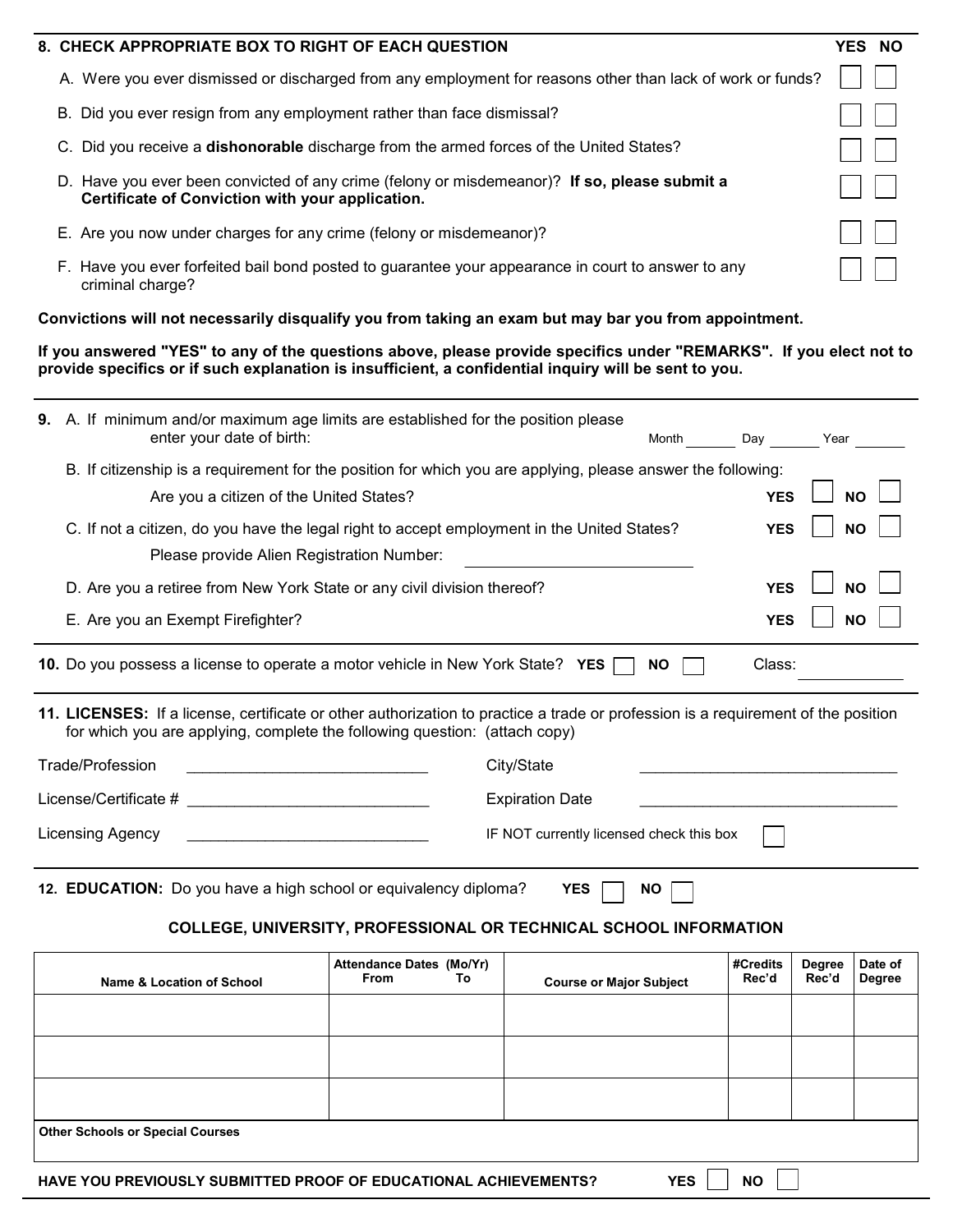|  |  |  |  |  |  | 13. Do you object to this department making inquiry regarding your character and qualifications from your present employer? |
|--|--|--|--|--|--|-----------------------------------------------------------------------------------------------------------------------------|
|--|--|--|--|--|--|-----------------------------------------------------------------------------------------------------------------------------|

**YES** | | **NO** | | If answer is "YES" please explain under REMARKS.

**14. DESCRIPTION OF EXPERIENCE:** Beginning with your most recent experience, describe in detail all employment that is pertinent to the required minimum qualifications indicated on the exam announcement for the title for which you are applying. Omissions or vagueness will **NOT** be interpreted in your favor. If relevant volunteer experience is acceptable as qualifying, describe it in the same way as paid work. If you have had military service which included experience pertinent to the position, describe such experience as a separate employment. Under "Duties" for each employment describe the nature of the work which you personally perform and the percentage of time spent in each function. If you supervised a work group, state its size and nature and the extent of such supervision. If your title or duties changed materially in the course of your service in any one organization, indicate such change clearly and as a separate employment.

| Length of Employment<br>MO/YR<br>MO/YR                                       | Firm Name                                   | Address |
|------------------------------------------------------------------------------|---------------------------------------------|---------|
| From<br>$\sqrt{ }$<br>to<br>$\prime$                                         |                                             |         |
| # of hours worked per week<br>(exclude overtime)                             | Duties (include % of time in each function) |         |
| Type of Business                                                             |                                             |         |
| Your Title                                                                   |                                             |         |
| Supervisor's Name & Title                                                    |                                             |         |
| Reason for Leaving                                                           |                                             |         |
| Earnings<br>(Circle One)<br>WK MO YR<br>\$                                   |                                             |         |
| Length of Employment<br>MO/YR<br>MO/YR<br>to<br>From<br>$\prime$<br>$\prime$ | Firm Name                                   | Address |
| # of hours worked per week<br>(exclude overtime)                             | Duties (include % of time in each function) |         |
| Type of Business                                                             |                                             |         |
| Your Title                                                                   |                                             |         |
| Supervisor's Name & Title                                                    |                                             |         |
| Reason for Leaving                                                           |                                             |         |
| Earnings<br>(Circle One)<br>\$<br>WK MO YR                                   |                                             |         |
| Length of Employment<br>MO/YR<br>MO/YR<br>to<br>From<br>$\prime$<br>$\prime$ | Firm Name                                   | Address |
| # of hours worked per week<br>(exclude overtime)                             | Duties (include % of time in each function) |         |
| Type of Business                                                             |                                             |         |
| Your Title                                                                   |                                             |         |
| Supervisor's Name & Title                                                    |                                             |         |
| Reason for Leaving                                                           |                                             |         |
| (Circle One)<br>Earnings                                                     |                                             |         |
| WK MO YR<br>\$                                                               |                                             |         |